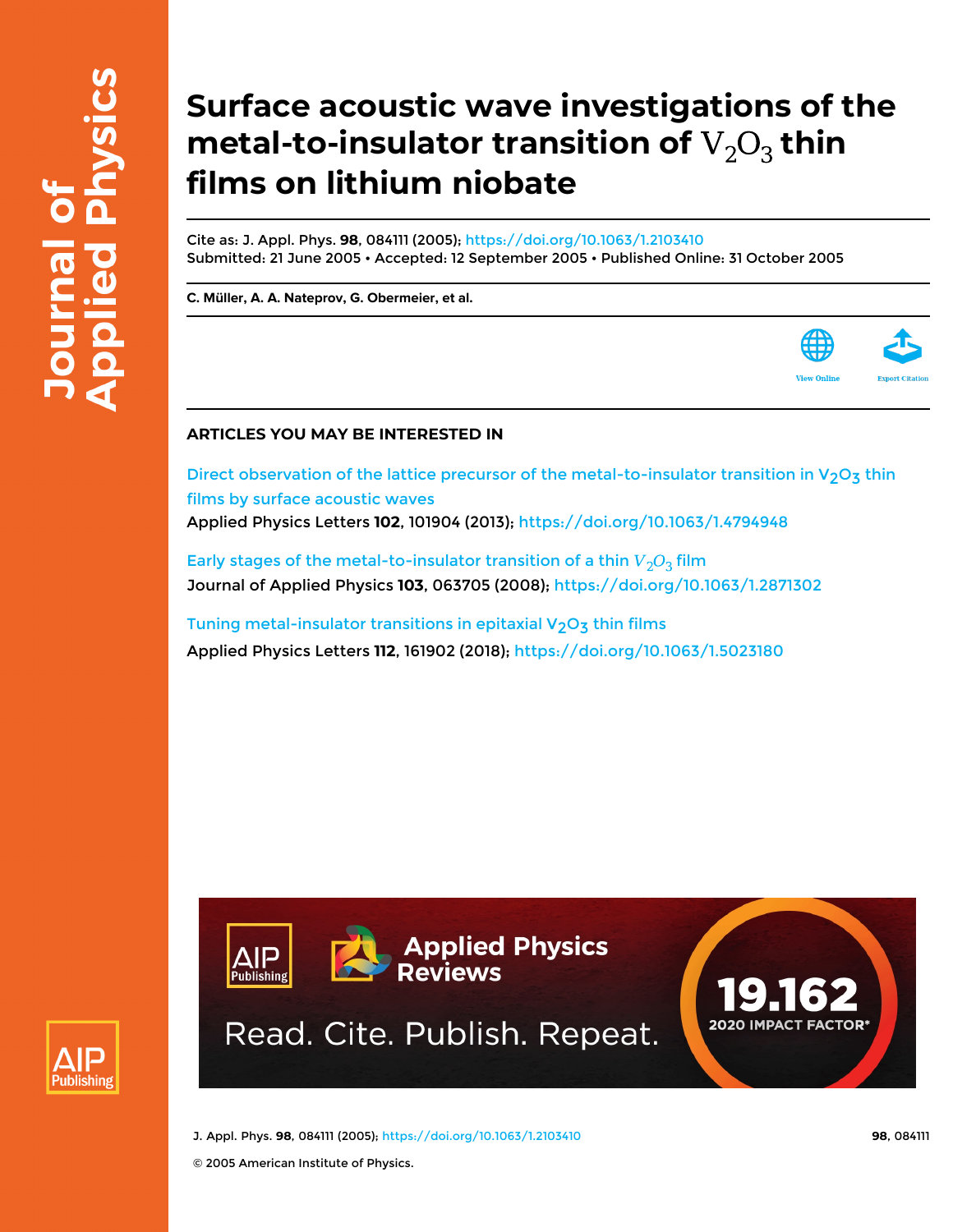# **[Surface acoustic wave investigations of the metal-to-insulator transition](http://dx.doi.org/10.1063/1.2103410) of V2O3 [thin films on lithium niobate](http://dx.doi.org/10.1063/1.2103410)**

C. Müller,<sup>a)</sup> A. A. Nateprov, G. Obermeier, M. Klemm, R. Tidecks, A. Wixforth, and S. Horn

*Institut für Physik, Universität Augsburg, Universitätsstrasse 1, D-86159 Augsburg, Germany*

Received 21 June 2005; accepted 12 September 2005; published online 31 October 2005-

Thin  $V_2O_3$  films were deposited on a piezoelectric substrate by electron-beam evaporation. Surface acoustic waves were generated by interdigital transducers. The attenuation and sound velocity were investigated from 260 to 10 K, providing an insight into the temperature-dependent electrical, dielectrical, and elastic properties of  $V_2O_3$  at the metal-to-insulator transition.  $\odot$  2005 American *Institute of Physics.* [DOI: [10.1063/1.2103410](http://dx.doi.org/10.1063/1.2103410)]

### **I. INTRODUCTION**

Vanadium oxide  $V_2O_3$  shows a metal-to-insulator (MI) transition at  $T_{\text{MI}} \approx 170 \text{ K}$  on cooling.<sup>1–3</sup> The electronic transition is accompanied by a structural change of the crystal lattice from trigonal to monocline. At the same time, a transition from a paramagnetic to an antiferromagnetic state is observed.4

Often  $V_2O_3$  is regarded as a typical Mott-Hubbard system, $5-8$  although the fact that the MI transition is accompanied by a structural transition complicates the situation.

Although the material has been studied extensively, the interplay of lattice as well as magnetic and electronic degrees of freedom has not yet been completely understood. $9-18$ Probably due to the fact that the volume change at the transition easily destroys the crystals investigated, measurements of the elastic constants of  $V_2O_3$  are scarce, but can be expected to contribute valuable information concerning the coupling of electronic and lattice degrees of freedom. For example, the compressible Hubbard model<sup>19</sup> predicts an anomaly of the sound velocity in  $V_2O_3$  at the transition temperature. $20$ 

Thin films of  $V_2O_3$  are not destroyed on passing the transition. The sound velocity of such a thin film can be measured using surface acoustic waves  $(SAW)^{21}$  In this work we applied this technique to investigate the metal-toinsulator transition of  $V_2O_3$  thin films on the piezoelectric substrate  $LiNbO<sub>3</sub>$  by measuring the attenuation and sound velocity as a function of temperature.

## **II. SAMPLE PREPARATION AND CHARACTERIZATION**

Thin films of  $V_2O_3$  of a thickness of  $d=370$  nm were produced in an ultrahigh-vacuum system by electron-beam evaporation from a  $V_2O_3$  target onto a 128° rotated YX cut of a  $LiNbO<sub>3</sub>$  substrate. The target was prepared by sintering  $V<sub>2</sub>O<sub>3</sub>$  powder (Chempur) under pressure in a reducing atmosphere.

The film thickness was determined *ex situ* by a Dektak profilometer. The films show a typical grain size of about

15-25 nm, as inferred from atomic force microscopy (AFM). An image is shown in Fig. 1.

X-ray-diffraction (XRD) measurements carried out in the  $\Theta$ /2 $\Theta$  mode with  $\Theta$  ranging from 35° to 65° (Fig. 2) show the (110), (113), (116) Bragg peaks of  $V_2O_3$ <sup>2,23</sup> The fact that no other  $V_2O_3$  peaks are observed indicates a partially textured structure of the film. The other Bragg peaks seen in Fig. 2 originate from the  $LiNbO<sub>3</sub>$  substrate, the metallic IDTs, and the aluminum sample holder. From the peak positions, a reduction of the *c* parameter by  $\sim 0.5\%$  compared to bulk  $V_2O_3^{22,18}$  is estimated. Within the margins of error, the *a* parameter is that of bulk material. For this analysis, the shift  $(\sim 0.2^{\circ})$  of the peaks due to the thickness of the sample is taken into account.

#### **III. MEASURING TECHNIQUES**

Interdigital transducers (IDTs), which are microstructured finger electrodes made of aluminum, were used to measure the sound velocity and the attenuation of surface acoustic waves.<sup>21</sup>

The IDTs were placed on a  $LiNbO<sub>3</sub>$  piezoelectric substrate (Fig. 3). The 128° rotated YX cut (i.e., propagation of the SAW in the X direction) used has a high electromechanical coupling constant,  $K^2 = 0.056$ , <sup>24</sup> which relates the electrical to the total wave energy density, and is a measure for the



a)Author to whom correspondence should be addressed; electronic mail: claus.mueller@physik.uni-augsburg.de FIG. 1. AFM image of a  $V_2O_3$  thin film deposited on LiNbO<sub>3</sub>.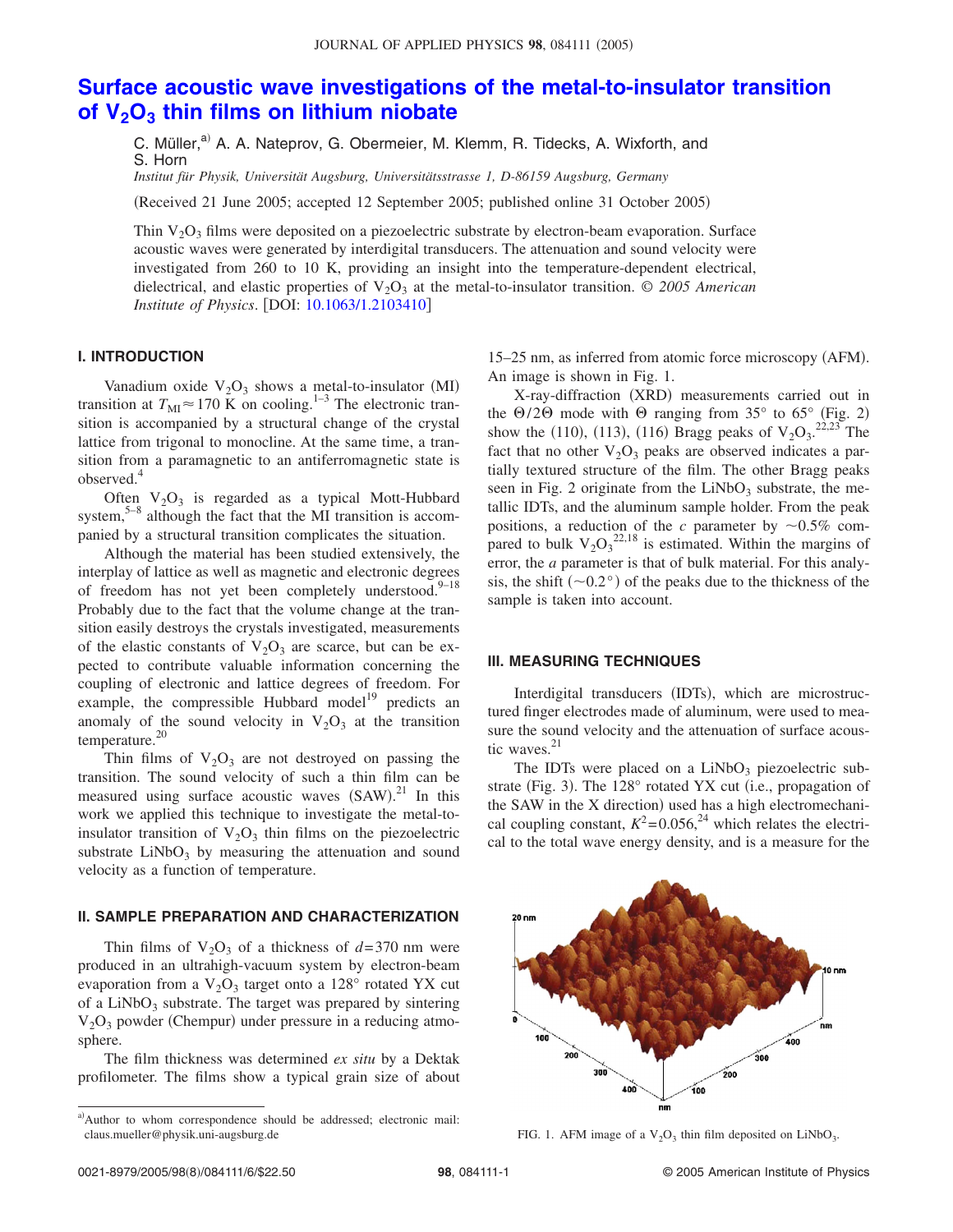

FIG. 2. XRD measurements of a  $V_2O_3$  thin film  $(d=370 \text{ nm})$  deposited on LiNbO<sub>3</sub>. X:  $V_2O_3$  peaks; o: Substrate and sample holder peaks.

electrical interaction strength of the SAW with the film on top, as is obvious from Eqs.  $(2)$  and  $(4)$  below.

The length of the  $V_2O_3$  film was  $L_F$ =4.18 mm, its width  $w = (2.7 \pm 0.1)$ mm. The bond contacts for the dc measurements (Al wires, diameter 50  $\mu$ m, resulting in a bond contact area of typically  $\sim$ 90  $\mu$ m) were arranged near to the lower border of the film. The current leads were placed at  $\sim$ 0.85 mm and  $\sim$ 0.25 mm from the left and right corner, respectively. The voltage probes (distance  $L = 200 \mu m$ , midpoint to midpoint) were situated approximately in the middle between the current leads.

The IDTs are centered at  $\sim w/2$  of the V<sub>2</sub>O<sub>3</sub> film, extending over about 25% of the width. The distance between the IDTs and the film is  $\sim$  0.35 and 0.47 mm at the left and right side, respectively.

The transducer emitted a SAW of a certain wavelength  $\lambda$ defined by the spacing of the finger electrodes. As we used split-4 finger electrodes (i.e., every finger sketched in Fig. 3 consists of four separated metallic lines of distances 4.33  $\mu$ m midpoint),  $\lambda = 8 \times 4.33 \mu m = 34.64 \mu m$ , which is equal to the quantity *b* in Fig. 3. The best emitted frequency, the so called fundamental frequency  $f_0$ , is then given by

 $\lambda f_0 = v_0$  $(1)$ 

Here,  $v_0$ = 3978.2 m/s is the sound velocity of 128° rot.  $\text{YX}$  LiNbO<sub>3</sub> at room temperature.<sup>25</sup>

To excite the SAW electrically, a radiofrequency voltage with the fundamental frequency of the IDT (typically 112 MHz) was supplied to one of the IDTs.

The SAW propagating along the substrate from the sending IDT to the identical receiving IDT (i.e., along the "sound



path" or "delay line"), where it is detected electrically, has an electrical and a mechanical part due to the piezoelectricity of  $LiNbO<sub>3</sub>$ . The overall attenuation of the applied and detected electrical radiofrequency signal was determined by a vector network analyzer (NWA) (ZVC Rohde und Schwarz). The sound path  $\Delta_{\text{IDTEFF}}$  is about 5.5 mm, considering the length of the IDTs in addition to their distance, as concluded from the sound velocity  $v_0$  and the propagation time of the SAW from IDT to IDT for  $LiNbO<sub>3</sub>$ .

As the IDT structure behaves like a bandpass filter, it is essential to measure the attenuation at the frequency  $f_0$ , which is transmitted best. Otherwise, one gets an apparent attenuation contribution coming from the filter characteristics. To avoid this contribution, the frequency with the lowest attenuation was tracked during the whole measurement (tracking range  $\sim$  109 -117 MHz) and taken as the fundamental frequency.

We defined a certain frequency range which contained the fundamental frequency  $f_0$ . Now the attenuation at 501 equidistant frequency points was measured by the network analyzer. However, the attenuation at these frequencies contains not only the signal of the SAW but also a contribution from a direct electromagnetic coupling of the two IDTs. By Fourier transformation of the measured frequency spectrum, one can get the information in the time domain. Here it is possible to distinguish between the direct electrical crosstalk received by the second IDT in between nanoseconds and the SAW signal arriving after around  $1 \mu s$ . By setting a time gate, it is possible to suppress the signal not arising from the SAW. Transforming back the gated data into the frequency domain yields the attenuation containing information of the SAW signal only. Then the attenuation at the fundamental frequency was read out from the NWA.

With a second independent channel of the NWA, the group velocity which is equal to the phase velocity as long as Eq. (1) holds] was measured by taking the propagation time of the SAW at the minimal transmitted attenuation in the time domain. Then the velocity can be calculated, as the distance  $\Delta_{\text{IDTEFF}}$  between the IDTs is known.

Measurements between 260 and 10 K were performed in a cryostat (American Magnetics) with a variable temperature insert (VTI). Because the temperature is lowered, the spacing  $b$  (see Fig. 3) between the finger electrodes of the IDTs and, therefore, the wavelength  $\lambda$  of the emitted SAW also decreases. Additionally, the sound velocity  $v_0$  of the LiNbO<sub>3</sub> in principle may vary with temperature. Equation (1) shows that then the fundamental frequency  $f_0$  changes. Thus, the attenuation minimum had to be tracked during the whole measurement.

In parallel to the SAW studies, resistivity measurements of the film were carried out. A four-point method with a constant current source (Keithley 2400) and a multimeter (Keithley 2000) measuring the voltage was used. The resistance of the film (Fig. 4) was calculated from the measured voltage and the actual value of the current (10  $\mu$ A as long as the current source could impress a constant current). For a resistance higher than  $\sim$ 3 M $\Omega$  the data became noisy, i.e., they are no longer reliable and are, therefore, omitted.

Measurements of an empty  $LiNbO<sub>3</sub>$  substrate not cov-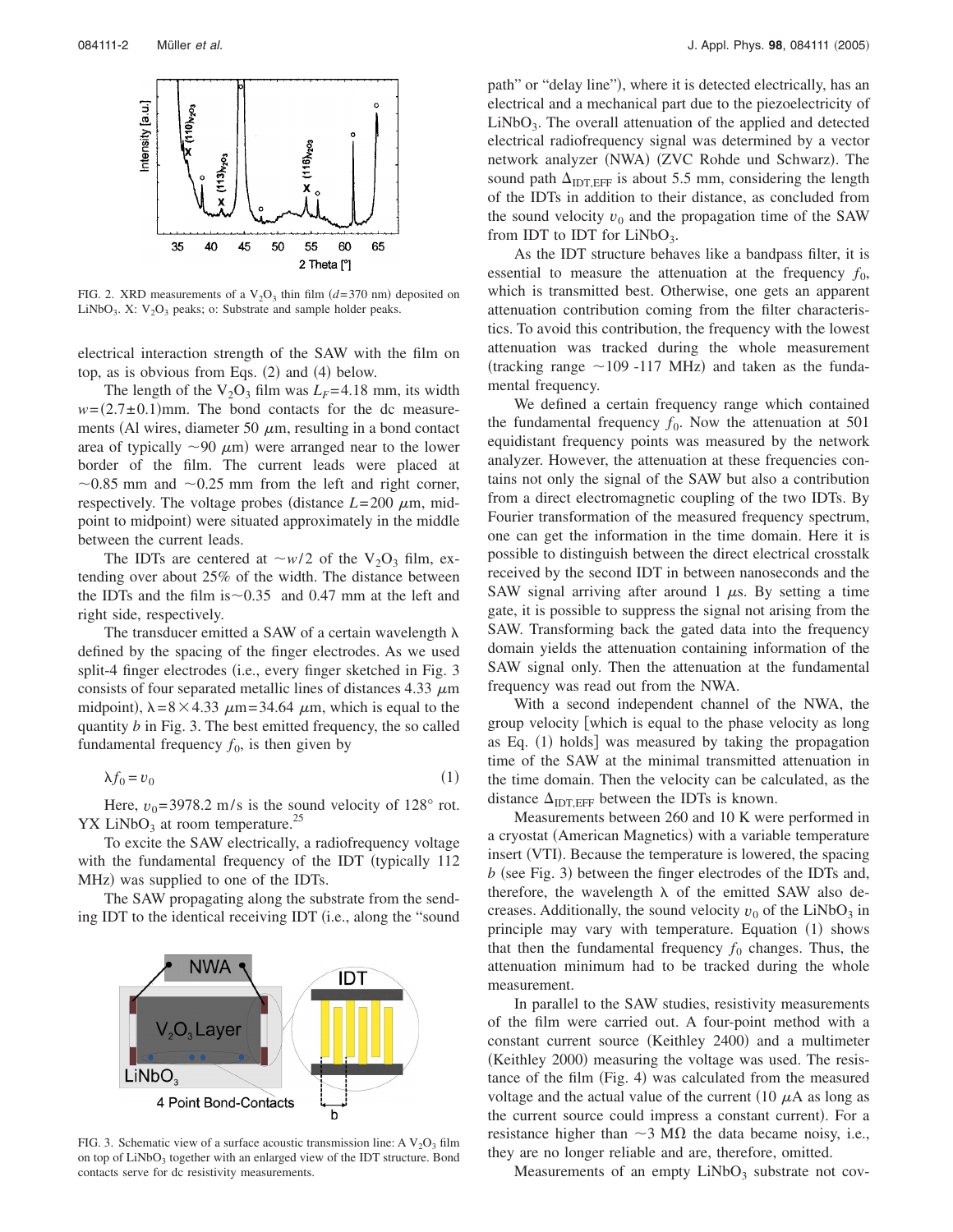

FIG. 4. Temperature dependence of the resistance and sheet conductance  $\sigma_{\Box}$ , respectively, of a V<sub>2</sub>O<sub>3</sub> film on LiNbO<sub>3</sub> substrate.

ered with a  $V_2O_3$  film yield an attenuation of  $\sim$  18 dB over the whole temperature range investigated. Moreover, there is almost no (for a detailed discussion see below) change in the sound velocity.<sup>26</sup>

#### **IV. RESULTS AND DISCUSSION**

The measured dc resistance and the sheet conductance, respectively, are displayed in Fig. 4. The jump in the resistivity at the metal-to-insulator transition amounts to at least six orders of magnitude. A lower transition temperature as observed for the MI transition of the films compared to stoichiometric bulk material  $[T_{\text{MI}}=170 \text{ K (Ref. 18)}]$  is expected for a reduced *c* parameter of the film, as inferred from XRD. The hysteresis observed between cooling and warming is slightly wider than that for a single crystal of similar transition temperature. $27$ 

The temperature-dependent attenuation signal of the SAW measurement (Fig. 5) also shows a hysteretic behavior. On cooling, the maximum of the SAW attenuation (75 dB) appears at 98 K, while increasing the temperature leads to a maximum ( $\sim$ 95 dB) at 115 K. The noise at around 10 K may be due to adsorption of helium on the  $V_2O_3$  film, resulting in an additional damping of the SAW. At higher temperatures there is a continuous decrease of the baseline.

To describe the interaction of the SAW with the  $V_2O_3$ layer, the theory of Ingebrigtsen<sup>28</sup> was applied, originally



FIG. 5. SAW attenuation as a function of temperature.

developed to describe a piezoelectric material coated with a semiconducting film. Starting from Eq. (2.16) of Ref. 28 valid if the film thickness *d* is small compared to the acoustic wavelength, i.e.,  $kd \ll 1$ , with  $k = 2\pi/\lambda$  the wave number of the SAW) a straightforward calculation yields the absorption coefficient,

$$
\Gamma = K^2 \frac{\pi}{\lambda} \frac{\eta \gamma \sigma_{\square} / \sigma_m}{\eta^2 + (\sigma_{\square} / \sigma_m)^2}.
$$
\n(2)

Here,  $K^2$  is the electromechanical coupling constant,  $\eta$  $=1-(v_D/v_0)$ , with  $v_D$  the carrier drift velocity,  $v_0$  the phase velocity of the SAW, and  $\gamma = \varepsilon_p / (\varepsilon_p + \varepsilon_0)$ , with  $\varepsilon_p$  the effective dielectric constant for the piezoelectric,  $\varepsilon_0$  the permittivity, and  $\lambda$  the wavelength of the SAW. Moreover,  $\sigma_{\square}$  is the sheet conductance of the film and  $\sigma_m = v_0(\varepsilon_p + \varepsilon_0)$  $=v_0 \varepsilon_0 (\varepsilon_p/\varepsilon_0+1).$ 

For  $v_D \ll v_0$  and  $\varepsilon_p \gg \varepsilon_0$  so that  $\eta \sim 1$  and  $\gamma \sim 1$ , one gets

$$
\Gamma = K^2 \frac{\pi}{\lambda} \frac{\sigma_{\square}/\sigma_m}{1 + (\sigma_{\square}/\sigma_m)^2}.
$$
\n(3)

According to Refs. 25 and 29, Eq. (3.8), it is  $\varepsilon_p = \varepsilon_0(\varepsilon_{11}\varepsilon_{33})$  $-\epsilon_{13}^{2})^{1/2}$ , with  $\epsilon_{11}, \epsilon_{33}$ , and  $\epsilon_{13}$  the direction-dependent dielectric constants of  $LiNbO<sub>3</sub>$  (tensor elements) at constant stress conditions.<sup>30</sup>

Following Ref. 24, we have  $\varepsilon_p + \varepsilon_0 = C_s$ , with  $C_s$  $=$  5 pF/cm for the 128 $\degree$  rotated YX cut of LiNbO<sub>3</sub>, yielding  $\sigma_m = 2 \times 10^{-6} \Omega^{-1}$ .

The sheet conductance is obtained from the measured dc resistance *R* of the V<sub>2</sub>O<sub>3</sub> film by  $\sigma_{\Box} = R_{\Box}^{-1} = d/\rho$ , where the resistivity of the film is  $\rho = Rwd/L$ , with *w* the width of the film and *L* the distance of the voltage probes, yielding  $\sigma_{\Box}$  $=(L/w)R^{-1}.$ 

The absorption coefficient  $\Gamma$  becomes maximal for  $\sigma_{\Box}$  $= \sigma_m$  resulting in  $\Gamma(\sigma_m) = K^2 \pi / 2\lambda$ .

A change of the sheet conductance of the coating film results in a change of the sound velocity *v*. With  $\Delta v = v - v_0$ , the normalized sound velocity shift is given by

$$
\frac{\Delta v}{v_0} = \frac{K^2}{2} \frac{1}{1 + (\sigma_{\Box}/\sigma_m)^2}.
$$
 (4)

To obtain this equation, we consider the results of Hutson and White $31$  for the absorption coefficient and the change of the sound velocity of an elastic wave in a homogeneous piezoelectric semiconductor. In the case in which the diffusion terms of the charge carriers are neglected, the expression for  $\Gamma$  is in formal analogy to Eq. (3) of the present work, derived from the paper of Ingebrigtsen.<sup>28</sup> However, in the results of Ref. 31, the ratio  $\omega_c/\omega$  appears instead of  $\sigma_{\Box}/\sigma_m$ , with  $\omega_c$  the angular frequency of the relaxation of a perturbation of the electron density.<sup>32</sup> Thus,  $\Gamma$  as given by Hutson and White transforms to an absorption coefficient for a SAW in a piezoelectric material coated with a conducting film Eq. (3)], when  $\omega_c/\omega$  is replaced by  $\sigma_{\square}/\sigma_m$ . If we carry out the same substitution in the expression for the change of the sound velocity of Ref. 31, we obtain Eq. (4) of the present work, in agreement with Ref. 33, in which the same result is obtained from Hutson and White by a different transformation procedure.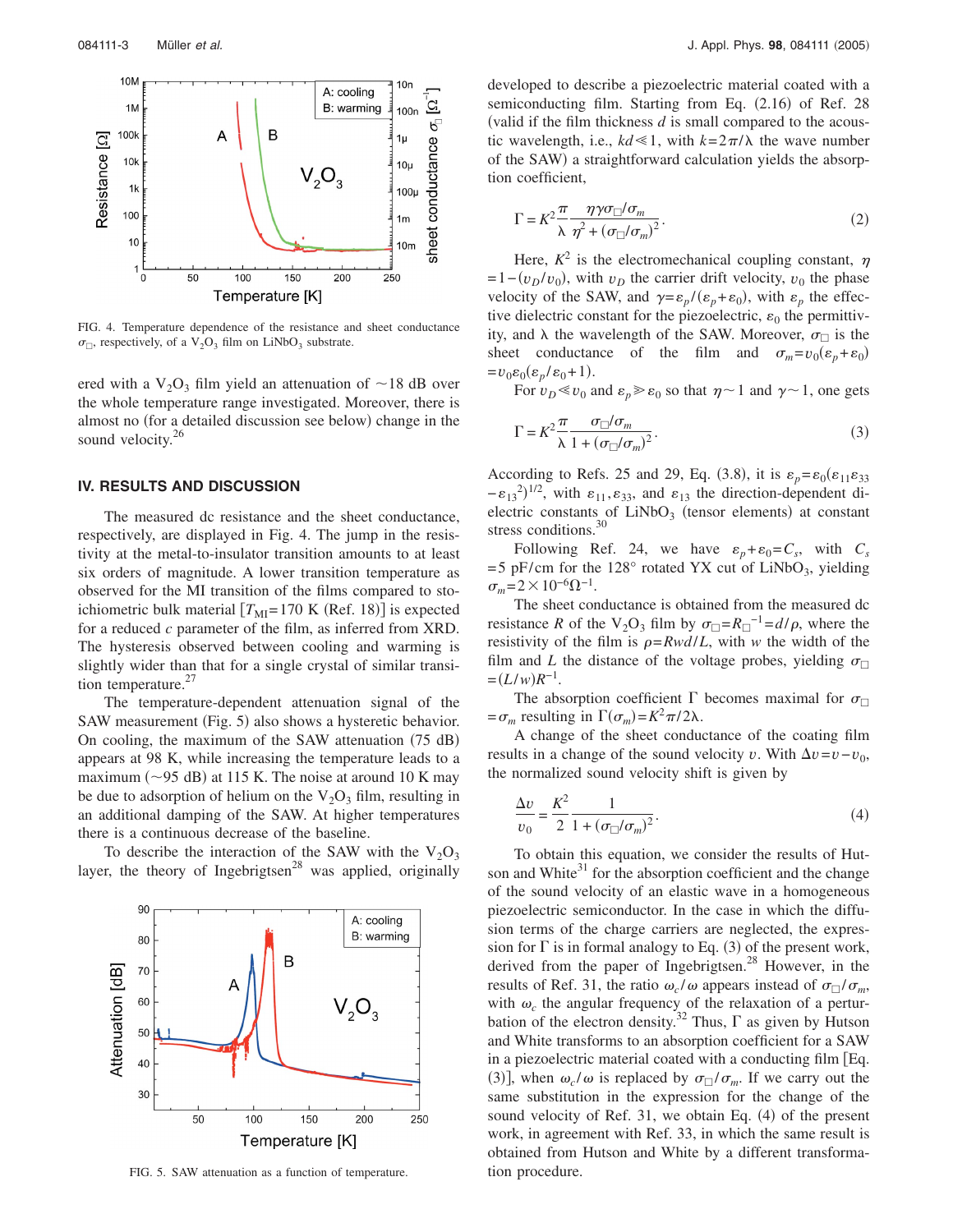

FIG. 6. Comparison of experimental (a) and calculated values (b) for the attenuation of the SAW.

If the surface of the SAW device is covered with a thin metal film, the electric field of the SAW is short-circuited and the piezoelectric material becomes softer due to the missing electrical restoring forces.

The relation between the short-circuited sound velocity,  $v_{\rm sc}$ , and open sound velocity  $v_0$ , and the electromechanical coupling constant  $K^2$  is given by<sup>34</sup>

$$
v_{\rm sc} = v_0 (1 - K^2 / 2). \tag{5}
$$

Thus, the normalized sound velocity shift is

$$
(v_{sc} - v_0)/v_0 = K^2/2 = 0.028.
$$
 (6)

For a quantitative comparison of the measured attenuation with the theory, one has to consider that the electrical signal associated with the SAW in  $LiNbO<sub>3</sub>$  between the sending IDT and the receiving IDT decreases by a factor *F*  $=$ exp( $-TL_F$ ). The attenuation in dB units is, thus, given by 10 log  $F^2 = 20 \log F$ . The absorption coefficient  $\Gamma$  in the expression for  $F$  can be calculated according to Eq.  $(3)$ , using the measured dc sheet conductance of Fig. 4. This theoretical prediction for the attenuation is displayed in Fig. 6(b).

In Fig.  $6(a)$ , the attenuation data of Fig. 5 are plotted after a removal of the baseline, which decreases with increasing temperature. In this representation, the shape of the measured attenuation is similar to the calculated one.

The maxima of the attenuation in Figs.  $6(a)$  and  $6(b)$ appear at the same positions. To achieve this, we took the values  $\sigma_m = 2.5 \times 10^{-6} \Omega^{-1}$  (cooling) and  $\sigma_m = 0.5$  $\times 10^{-6} \Omega^{-1}$  (warming), respectively, as observed for the dc



FIG. 7. Velocity shift vs temperature for cooling down.

sheet conductance (Fig. 4) at the temperature of the respective maxima of the attenuation. The difference in  $\sigma_m$  may be due to a change of the relative permittivity of the  $V_2O_3$  film or a percolation of the current in the dc conductivity measurement with different paths for increasing and decreasing temperature. However, the values for  $\sigma_m$  are both in the order of magnitude expected for  $LiNbO<sub>3</sub>$  given above.

As the temperature range of the dc resistance measurement (Fig. 4) does not extend over the whole temperature range of the attenuation measurement, the temperature range covered by the calculation, which uses as an input the resulting sheet conductance, is also limited.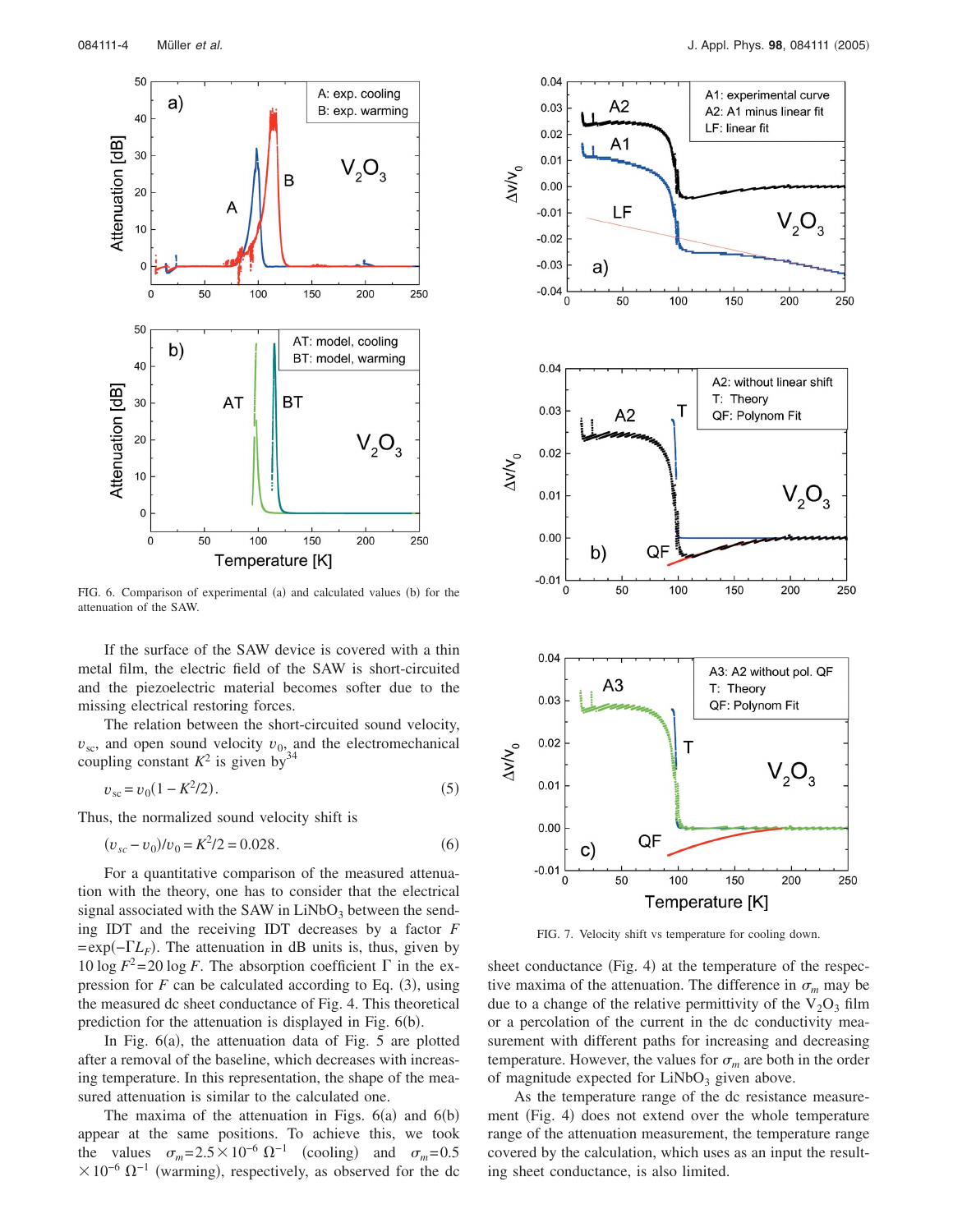The sound velocity shift  $\Delta v = v - v_0$  due to the V<sub>2</sub>O<sub>3</sub> film normalized to  $v_0$  is plotted in Fig. 7. Curve A1 shows the normalized measured sound velocity shift on cooling. In the temperature regions around 240 and 30 K, respectively, an increase of the velocity shift with decreasing temperature, which can be approximated by a linear fit  $(LF)$  with the slope  $9.23 \times 10^{-5}$  K<sup>-1</sup>, is observed. It is of the same order of magnitude as the sound velocity shift of  $LiNbO<sub>3</sub>$  without film of about  $6\times10^{-5}$  K<sup>-1</sup>. Subtracting this linear contribution from curve A1 yields curve A2.

Next, we plotted the sound velocity as calculated by Eq. (4) (curve T, input  $\sigma_m$  and  $\sigma_{\square}$  as determined from the dc resistance). At around 200 K, the data of curve A2 start to deviate from curve T. The deviation can be fitted by a polynomial of second order (QF). This polynomial was then subtracted from curve A2 only in the temperature range  $(200-$ 115 K), where the curve bends down contrary to the prediction of the model, yielding curve A3. QF represents an additional contribution not taken into account in Eq. (4).

It is remarkable that the step height of curve A3 is equal to the expected height (curve T), which is the difference of the velocities of  $LiNbO<sub>3</sub>$  covered with insulating and highly conducting thin layers, respectively, expressed by Eq. (6).

It also should be noted that for lower temperatures the measured increase of the sound velocity is smoother than the theoretically predicted jump. This has its equivalence in the broad shoulder of the measured attenuation data of Fig. 6.

In the dc resistance (and consequently also in the calculated attenuation and the velocity shift), there are jumplike changes close to the maxima of the attenuation. This phenomenon is an intrinsic property of the sample, occurring at decreasing temperature. In a larger magnification, not only a steplike change of the dc resistance is observed, but also a change of the slope of the curve. The reason for this behavior is not clear. A possible explanation could be cracks in the  $V_2O_3$  film due to stress, induced by the structural change connected with the metal-to-insulator transition.

#### **V. CONCLUSIONS**

Thin films of  $V_2O_3$  showing a metal-to-insulator transition were deposited on a piezoelectric substrate  $(LiNbO<sub>3</sub>)$ . The attenuation and the sound velocity shift of a surface acoustic wave interacting with the  $V_2O_3$  film were measured in a temperature range between 260 and  $\sim$  10 K.

Using independently measured values for the dc sheet conductance at the maxima of the attenuation, agreement between the measured and calculated temperature of the maxima could be obtained. The shape of the calculated attenuation is only in qualitative agreement with the measurement. Quantitatively, the height of the maxima and especially the width differ. This suggests that a model based exclusively on the conductance of the  $V_2O_3$  film is not sufficient to explain the behavior close to the metal-to-insulator transition.

In the sound velocity shift, a softening seems to occur already 60 K above the resistance jump. This cannot be explained by the simple model of a piezoelectric material coated with a thin film, on which Eq. (4) is based. This softening could possibly be due to an interplay between orbital and lattice degrees of freedom. This behavior may be regarded as a precursor of the metal-to-insulator phase transition, as recently proposed to interpret extended x-ray absorption fine structure (EXAFS) measurements on  $V_2O_3$ .<sup>35</sup>

To our knowledge, the only experimental investigation of the metal-to-insulator transition of  $V_2O_3$ , which applied SAW before, has been performed on thin films deposited on  $Al_2O_3$  and single crystals by Boborykina *et al.*<sup>36</sup> However, the  $V_2O_3$  films were not directly deposited onto the piezoelectric substrate on which the SAW was excited but clamped to its surface. This is the main difference compared to the experiments in the present paper. Moreover, a different measuring technique was used. The attenuation as well as the normalized velocity shift are two orders of magnitude smaller and show a much less pronounced shape compared to the measurements of the present work. The normalized sound velocity in that paper in contrast to the present work decreases for temperatures below the metal-to-insulator transition. To get agreement between theory and experiment of the maximal attenuation, a higher sheet conductance  $\sigma_m$  has to be assumed compared to the known value of  $LiNbO<sub>3</sub>$ .

Finally, it should be noted that only a direct deposition of  $V_2O_3$  on the piezoelectric substrate as performed in the present work opens the possibility of device applications.

#### **ACKNOWLEDGMENTS**

The authors want to thank K. Wätje, N.A. Reinke, and K. Wiedenmann for Dektak profilometer measurements, M. Krispin for AFM investigations, W. Ruile (EPCOS) for the split–4 LiNbO<sub>3</sub> device, M. Knoll for help concerning the text processing system, and the SFB 484 for the VTI AMI cryostat.

- <sup>1</sup>M. Foëx, C. R. Hebd. Seances Acad. Sci. 223, 1126 (1946).
- <sup>2</sup>J. F. Morin, Phys. Rev. Lett. **3**, 34 (1959).
- <sup>3</sup>W. Brückner, H. Oppermann, W. Reichelt, J. I. Terukow, F. A. Tschudnowski, and E. Wolf, *Vanadiumoxide* (Akademie, Berlin, 1983).
- D. B.McWhan, A. Menth, J. P. Remeika, W. F. Brinkmann, and T. M. Rice, Phys. Rev. B 7, 1920 (1973).
- <sup>5</sup>N. F. Mott, Rev. Mod. Phys. **40**, 677 (1968).
- D. B. McWhan, T. M. Rice, and J. P. Remeika, Phys. Rev. Lett. **23**, 1384  $(1969)$ .<br><sup>7</sup>M Ime
- <sup>M</sup>. Imada, A. Fujimori, and Y. Tokura, Rev. Mod. Phys. **70**, 1039 (2003).<br><sup>8</sup>V. Hold, G. Kollar, V. Evert, D. Vollbergt, and V. J. Anisimov. Phys. Boy. <sup>8</sup>K. Held, G. Keller, V. Eyert, D. Vollhardt, and V. I. Anisimov, Phys. Rev.
- Lett. **86**, 5345 (2001). J. B. Goodenough, *Proceedings of the Tenth International Conference on the Physics of Semiconductors* Atomic Energy Commission, Oak Ridge, 1970), p. 304.
- <sup>10</sup>O. Müller, J. P. Urbach, E. Goering, T. Weber, R. Barth, H. Schuler, M. Klemm, S. Horn, and M. L. denBoer, Phys. Rev. B 56, 15056 (1997).
- <sup>11</sup>J.-H. Park, L. H. Tjeng, A. Tanaka, J. W. Allen, C. T. Chen, P. Metcalf, J. M. Honig, F. M. F. de Groot, and G. A. Sawatzky, Phys. Rev. B **61**, 11506  $(2000)$ .
- $^{12}$ F. Mila, R. Shiina, F.-C. Zhang, A. Joshi, M. Ma, V. Anisimov, and T. M. Rice, Phys. Rev. Lett. **85**, 1714 (2000).
- <sup>13</sup>R. J. Radwanski and Z. Ropka, cond-mat/0012257.
- 14R. Shiina, F. Mila, F.-C Zhang, and T. M. Rice, Phys. Rev. B **63**, 144422  $(2001)$ .
- <sup>15</sup>E. Goering, M. Schramme, O. Müller, R. Barth, H. Paulin, M. Klemm, M. L. den Boer, and S. Horn, Phys. Rev. B 55, 4225 (1997).
- <sup>16</sup>A. Tanaka, J. Phys. Soc. Jpn. **71**, 1091 (2002).
- <sup>17</sup>A. Tanaka, Physica B **329-333**, 753 (2003).
- <sup>18</sup>S. Klimm, M. Herz, R. Horny, G. Obermeier, M. Klemm, and S. Horn, Phys. Rev. B 64, 184435 (2001).
- Phys. Rev. B **64**, 184435 (2001).<br><sup>19</sup>P. Majumdar and H. R. Krishnamurthy, Phys. Rev. Lett. **73**, 1525 (1994).